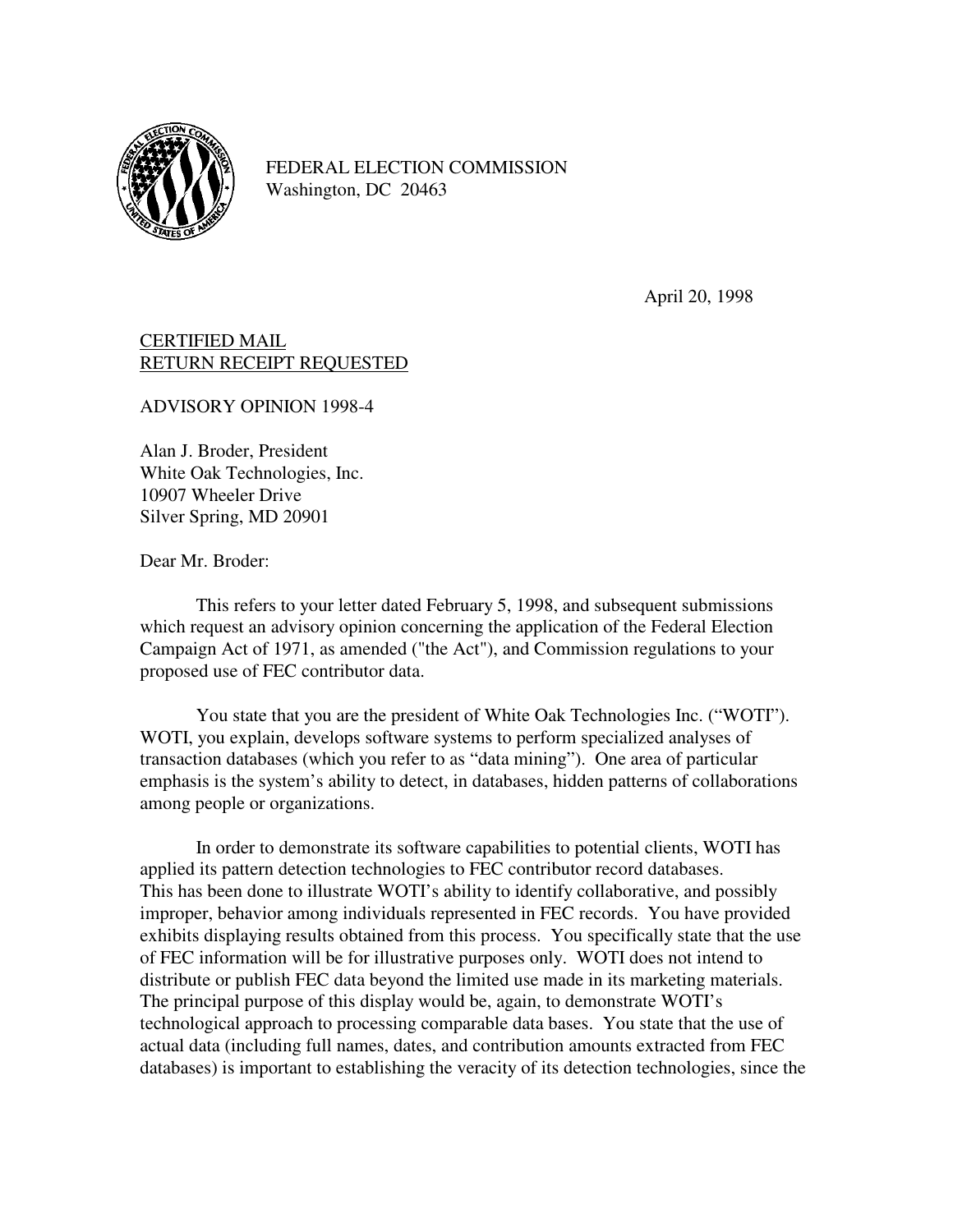AO 1998-4 Page 2

potential clients are free to independently obtain FEC data and validate WOTI results.<sup>1</sup> However, you affirm that work products delivered to clients would not include any information derived from FEC reports.

 You would offer WOTI's services to private sector organizations with an interest in fraud control (such as financial and health-care institutions), as well as government organizations concerned with fraud control or law enforcement. While you are not actively marketing your services to any "politically oriented organizations" you anticipate that your services may be utilized in the future by such organizations.<sup>2</sup> You ask that the issue of marketing to such clients be considered as a separate question from the marketing to non-political clients.

 To potential political clients, you would offer WOTI's services for fraud detection applications and fundraising applications. For fraud detection applications, the political client might wish to apply WOTI's technology to discover patterns of improper fundraising practices by opposing parties or candidates. WOTI would provide a license to the client for WOTI's data mining software that would be installed and operated at the client's own facilities on the client's own computer equipment. WOTI would not provide any FEC data or data derived from FEC data. The software would be used by WOTI staff at the client facility under a separate professional services contract and at the direction of the client's staff.

 The client would be responsible for independently obtaining from the FEC any data to be analyzed. The client would also make the decision whether to initiate any compliance complaints against individuals or organizations that were identified by WOTI's software.

 There are also certain fundraising applications as well. The client might wish to apply WOTI technology to detect collaborative patterns of giving among its own contributor base for the purpose of identifying legitimately influential contributors. The data used for such an application would be limited to the client's own data regarding its own contributors, or data legitimately obtained by the client directly from other cooperating campaigns.

 You state that WOTI believes that regulations prohibiting "commercial use" of contributor information taken from FEC reports were not intended to prohibit the display of results typical of the exploratory analyses that WOTI is performing, even if the display of such analyses has the beneficial, commercial side effect of increasing the sales of WOTI's services. You, therefore, request that the Commission issue an advisory opinion to determine if WOTI's proposal to display or publish contributor information from FEC reports, when used for the purpose of marketing its data mining services and technologies

<sup>&</sup>lt;sup>1</sup> In your March 9, 1998, letter you state that WOTI will not display the full addresses of of contributors in its marketing materials, but would display the city and zip codes.

<sup>&</sup>lt;sup>2</sup> The Commission interprets your term "politically oriented organizations" to mean political organizations, political committees, and candidates. See 2 U.S.C. §431(2) and (4); see also 26 U.S.C. §527(e).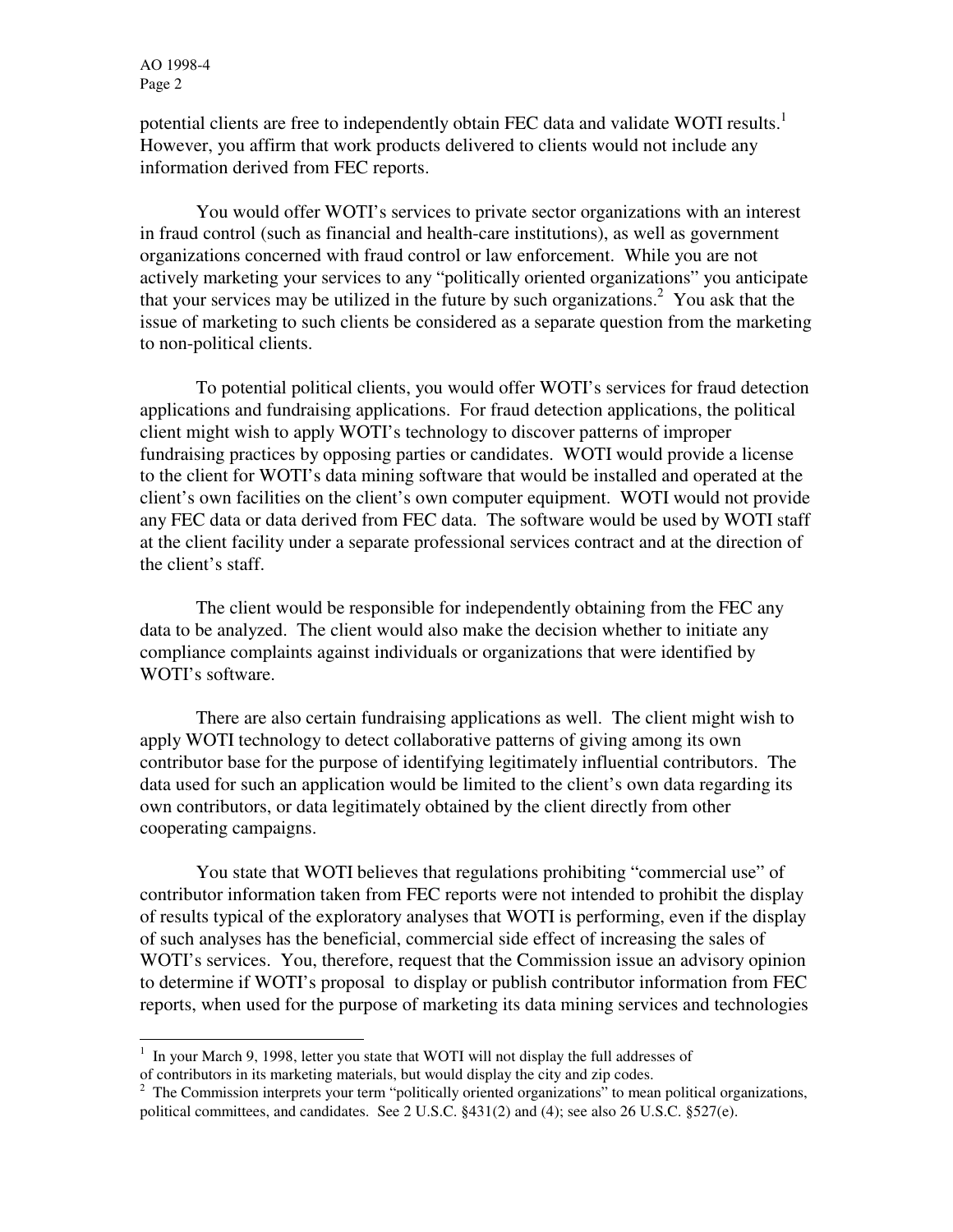AO 1998-4 Page 3

-

to political and non-political clients, would be permitted by the Act and Commission regulations.

 The Act requires the Commission to make available for public inspection and copying committee reports containing the name and mailing address of individual contributors giving over \$200 per calendar year. The Act further provides that "any information copied from such reports or statements may not be sold or used by any person for the purpose of soliciting contributions or for commercial purposes, other than using the name and address of any political committee to solicit contributions from such committee." 2 U.S.C. §438(a)(4); see also 11 CFR 104.15.

 Based on the legislative history of the Act, the Commission has previously stated that the principal purpose of restricting the sale or use of information copied from reports is to protect individual contributors from having their names sold or used for commercial purposes. See *Federal Election Commission v. Legi-Tech, Inc*., 967 F.Supp. 523 (D.D.C. 1997) and Advisory Opinions 1995-5, 1989-19, 1986-25, 1981-38, and 1980-101.<sup>3</sup> See also *Federal Election Commission v. Political Contributions Data, Inc.,* 943 F.2d 190  $(2nd Cir. 1991).<sup>4</sup>$ 

 A comparison between your proposal and the situation in the recent case, *Legi-Tech,* is relevant to understanding your proposal. In *Legi-Tech*, a corporation reproduced, in an electronic format, information drawn from FEC reports which included the name and address of persons making political contributions. For a fee, political committees and other interested parties received access to this information, and it was used by various committees and organizations to improve their own fundraising activities. *Legi-Tech*, at 530. The DC District Court, supporting the Commission's previous advisory opinions and enforcement actions, found that Legi-Tech had violated section  $438(a)(4)$  "by selling or using information copied from reports filed with the FEC for commercial purposes in that the sale of such information was the principal purpose and primary focus of Legi-Tech's actions." *Legi-Tech,* at 535*.*

 Your proposal is distinguishable, since you would use contributor information only to illustrate your general methodology to prospective clients, and would not be selling contributor information drawn from FEC reports. Unlike the clientele of *Legi-Tech,* your clients would not access this information through your services. Therefore, the Commission concludes that your proposed use of data drawn from FEC reports is not prohibited by the Act or Commission regulations. This conclusion remains the same should political organizations or committees or candidates seek to use your

 $3$  The sponsor of the amendment creating this restriction stated that the purpose was the protection of the privacy of the "very public-spirited citizens" who make contributions to campaigns. 117 *Cong. Rec.* 30057- 58 (1971) (remarks of Senator Bellmon).

<sup>4</sup> *Political Contributions Data,* a 2nd Circuit appellate decision, is in conflict with *Legi-Tech* and several past Commission advisory opinions regarding the application of section 438(a)(4). However, your limited use of FEC contributor information would not be a prohibited use under either *Legi-Tech* or *Political Contributions Data.*